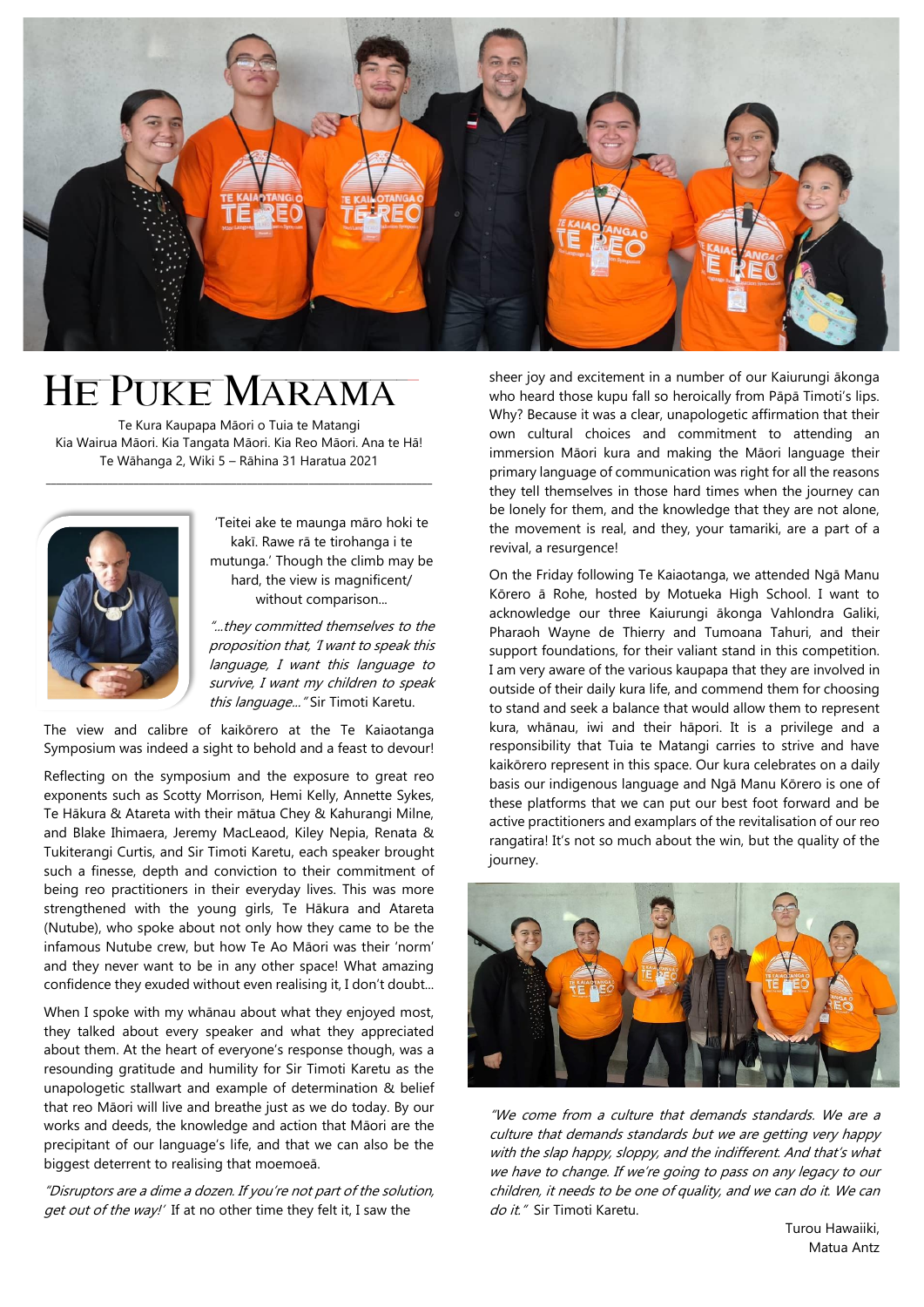# Ngā Whakataetae mō Ngā Manu Kōrero ā Rohe 2021 Results



### **Tumoana Tahuri**

2nd place Te Rāwhiti Ihaka/ Junior Māori

#### **Pharaoh de Thierry**

3rd place Korimako/ Senior English Prepared Awarded top Te Ātiawa Kaikōrero 2021

#### **Vahlondra Galiki**

1st place Pei Te Hurinui/ Senior Māori Prepared 1st place Pei Te Hurinui/ Senior Māori Impromptu 1st place Pei Te Hurinui/ Senior Māori Top Female

**TKKMoTTM** | Overall points from one kura



We acknowledge all kaikōrero that stood and represented their respective schools this year at Ngā Manu Kōrero ā Rohe. In September a small rōpū from Tuia te Matangi will travel to Te Papaioea (Palmerston North) to support Vahlondra at the Ngā Manu Kōrero ā Motu as she stands to represent our kura and Te Tauihu. Ko koe ā runga e Longe, koutou Pharaoh Wayne ko Tumoana!



Last Friday Māmā Wirihana sent home a pānui with all kura teina, notifying whānau of the upcoming extensions to haka training and the times, days etc. A huge mihi to all whānau who have returned these consent forms, and kia kaha to those who are yet to send it back to kura with your tamariki. Here is a snapshot of the information again just in case we returned the whole pānui and didn't keep a copy for ourselves...

# Training

Start date: Wednesday 2 June, 2021 Days: Every Wednesday Where: TKKM o Tuia te Matangi Outside of training hours, kaihaka are to train in their own time, whether that be at kura, or at home. This is to retain any material learnt, and to keep themselves active in their learning, and contribution to the bracket and kapa.



Transport

HUGE mihi to our kaitaraiwa pahi, who will run the after kura bus (for ākonga already on the bus) on the 2/6 and 9/6 at 5pm. This will also allow for whānau to organise pick up for their tamariki for the weeks

following. These trainings will carry into next term so please ensure to have transport sorted for your tamariki.

# Whānau

All kura teina ākonga have indicated that they want to train for the TMK stage. We ask that whānau please support them by ensuring they attend practices, learn the material, train at home, and have poi (kōtiro). The ākonga

have kick-started the campaign with a bang, and with whānau on board, they will soar in their endavour to take the TMK stage in November!



Our tuakana are working hard to meet their deadline with less than ten weeks until stage time. They have three more noho wānanga (check the maramataka for dates) to go, 2 more disciplines to nail, and a whole lot of cleaning and fine-tuning. We can not impress enough upon the need for ākonga to be present at kura to contribute and participate in daily trainings. There is noone who should think themselves so good that they don't need to hone their skills. Mātua mā, please check in with Māmā Wirihana regarding noho and how you might be able to help, e.g. dinner, setting up area's and the final clean etc. A word of advice to maintain with our ākonga/tamariki - Every movement, every sound, every emotion matters!